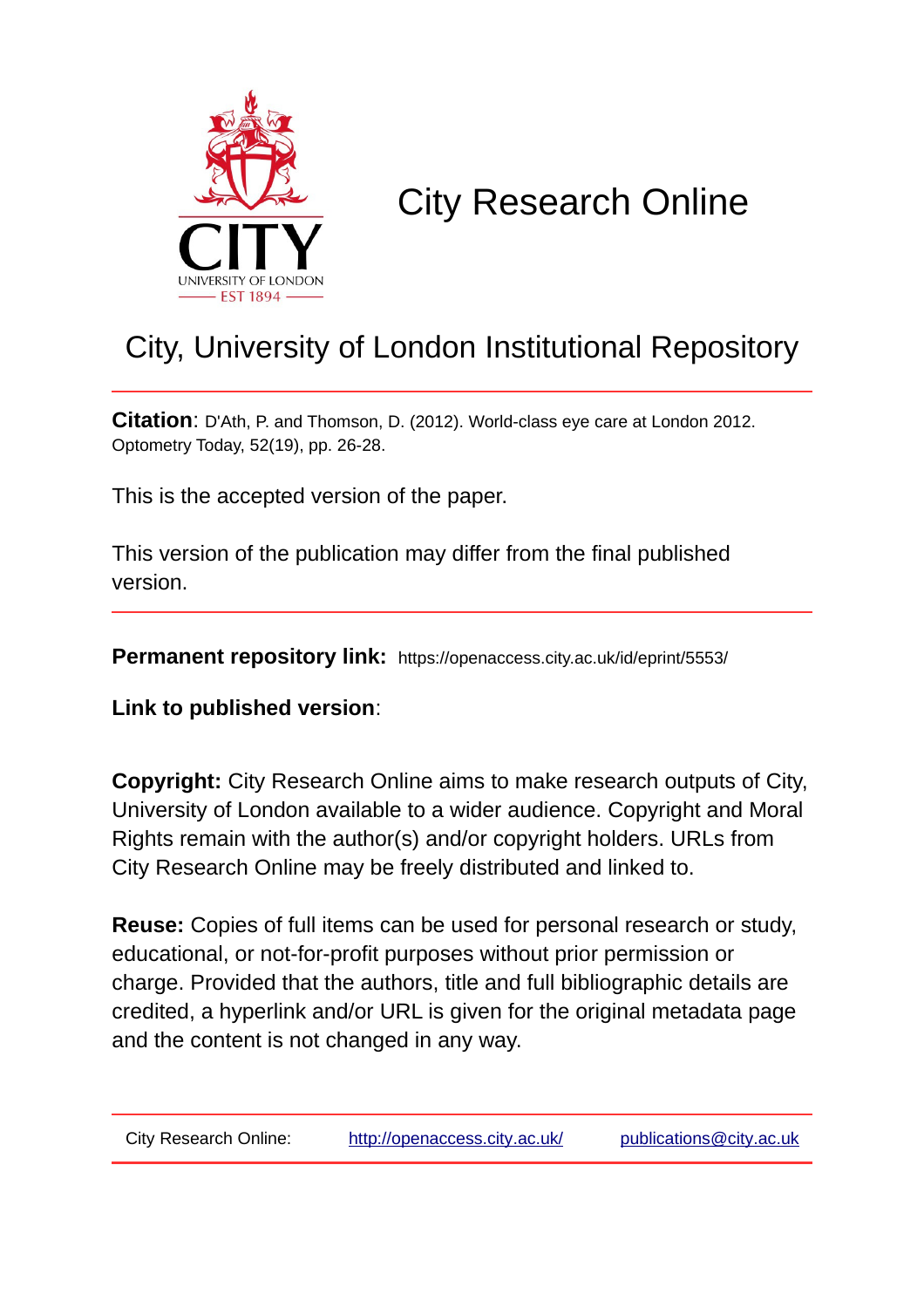# *OT PROFILES* **26World-class eye care at London 2012**

Dr Penny D'Ath and professor David Thomson, from City University, London, were involved in the organisation of a team of practitioners who provided eye care at the Olympic and Paralympic Games. Here they reflect on their experience

THE LONDON 2012 Olympic and Paralympic Games have been and gone. They brought with them sunshine, smiles, a stash of gold medals and a Brit who, despite only having one fully functional leg, could run 100m faster than it took any of us to switch between sports on the red channel.

Had anyone suggested in May that we would all have become avid fans of athletics, dressage, swimming and cycling, I think we would all have laughed. But now, here we are, not only fans but armchair experts on every nuance of the LEXI system. Suddenly, anybody who is anybody knows who ran the fastest, who jumped the highest and who lifted the heaviest weight. We marvelled at athleticism that we previously would not have paid any attention to, and names such as Usain Bolt, David Weir and Jonnie Peacock were interwoven into normal everyday conversations.

There is a poster as you exit the Olympic Park that reads: 'When the gloves came off, I was there.' And there indeed were our brilliant team of optometrists, dispensing opticians and ophthalmologists.

### **Planning**

We started planning the project three and a half years ago - a task made more difficult by the dearth of information on the demand for eye care services at previous Games. We knew that in Beijing, optometry was the medical discipline with the second highest volume of use, accounting for some 12.8% of all services provided, but we didn't know why people had attended the clinic.

## **"Every athlete had a story to tell and it was inspirational to hear what many had achieved"**

On the basis of the limited information that we had, we designed the eye care service to cope with up to 120 patients per day. A triage room, three consulting rooms and a dispensing room were allocated in the Ludwig Guttmann Polyclinic located in the Athletes' Village. Each room was equipped with the very latest instruments and gadgets. In fact, it resembled Optrafair by the time we had finished.



We suspected that the majority of patients would require an optometric service: eye examination, spectacles, contact lenses, management of minor eye conditions and onwards referral for anything more serious. On this basis, we whittled our volunteers down from 413 applicants to a team of 43 optometrists and dispensing opticians/CLOs who represented all four corners of the UK, plus nine enthusiastic ophthalmologists. The 'Purple Polyester Army' threw themselves into the task at hand with an abundance of good humour, enthusiasm and expertise. Nothing could dampen the team's enthusiasm, not even the somewhat lurid Games Maker shirts, nor the very long queue of patients, representing some 204 countries, who were trying to get an appointment.

### **The Olympics**

We opened our doors on the first day with some trepidation. Would we have sufficient capacity to cope with the demand? Would we be 'twiddling our thumbs' all day? But from day one it was apparent that we were going to be busy, and when word spread that you could get an eye examination and spectacles for nothing, the turnstiles didn't stop turning.

Indeed, it was fortunate that medals were being awarded for athletic prowess and not for memory or organisational skills, as it seemed that approximately 99% of patients presenting to the optometry clinic had mysteriously 'lost' their glasses on their

**Continued on page 28**

**28**